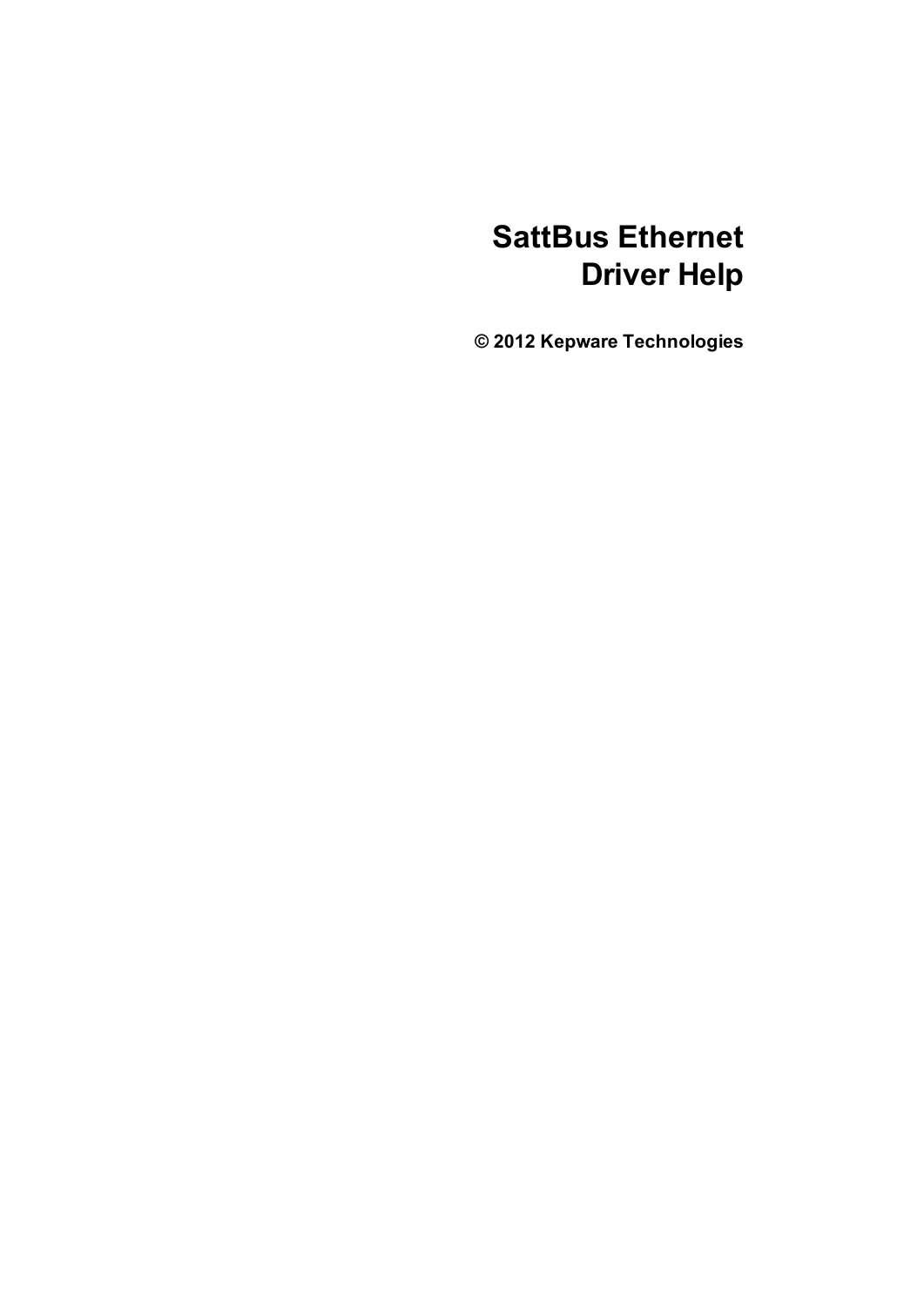# <span id="page-1-0"></span>**Table of Contents**

| Unable to bind to adapter: ' <adapter name="">' for device '<device name="">'. Connection failed 16</device></adapter> |  |
|------------------------------------------------------------------------------------------------------------------------|--|
|                                                                                                                        |  |
|                                                                                                                        |  |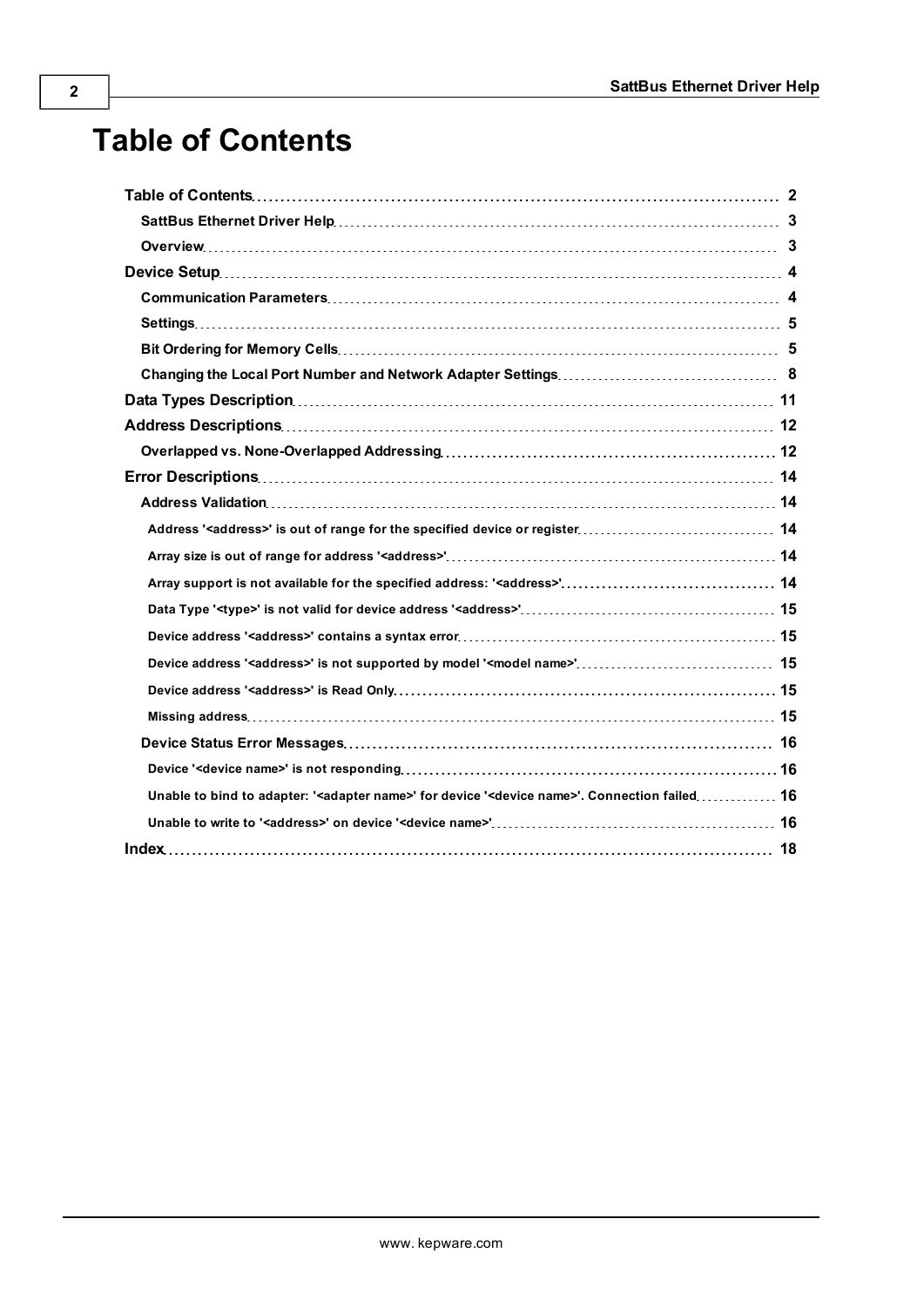# <span id="page-2-0"></span>**SattBus Ethernet Driver Help**

Help version 1.020

#### **CONTENTS**

**[Overview](#page-2-1)** What is the SattBus Ethernet Driver?

**[Device](#page-3-0) [Setup](#page-3-0)** How do I configure a device for use with this driver?

**[Data](#page-10-0) [Types](#page-10-0) [Description](#page-10-0)** What data types are supported by this driver?

**[Address](#page-11-0) [Descriptions](#page-11-0)** How do I address a data location on a device?

#### **[Error](#page-13-0) [Descriptions](#page-13-0)**

<span id="page-2-1"></span>What error messages are produced by the SattBus Ethernet Driver?

# **Overview**

The SattBus Ethernet Driver provides an easy and reliable way to connect SattBus Ethernet devices to OPC Client applications, including HMI, SCADA, Historian, MES, ERP and countless custom applications. It is intended for use with Sattcon devices communicating via the SattBus Ethernet interface.

**Note:** A standard Ethernet interface is used as the hardware for connecting PCs to a SattBus system with Ethernet capability.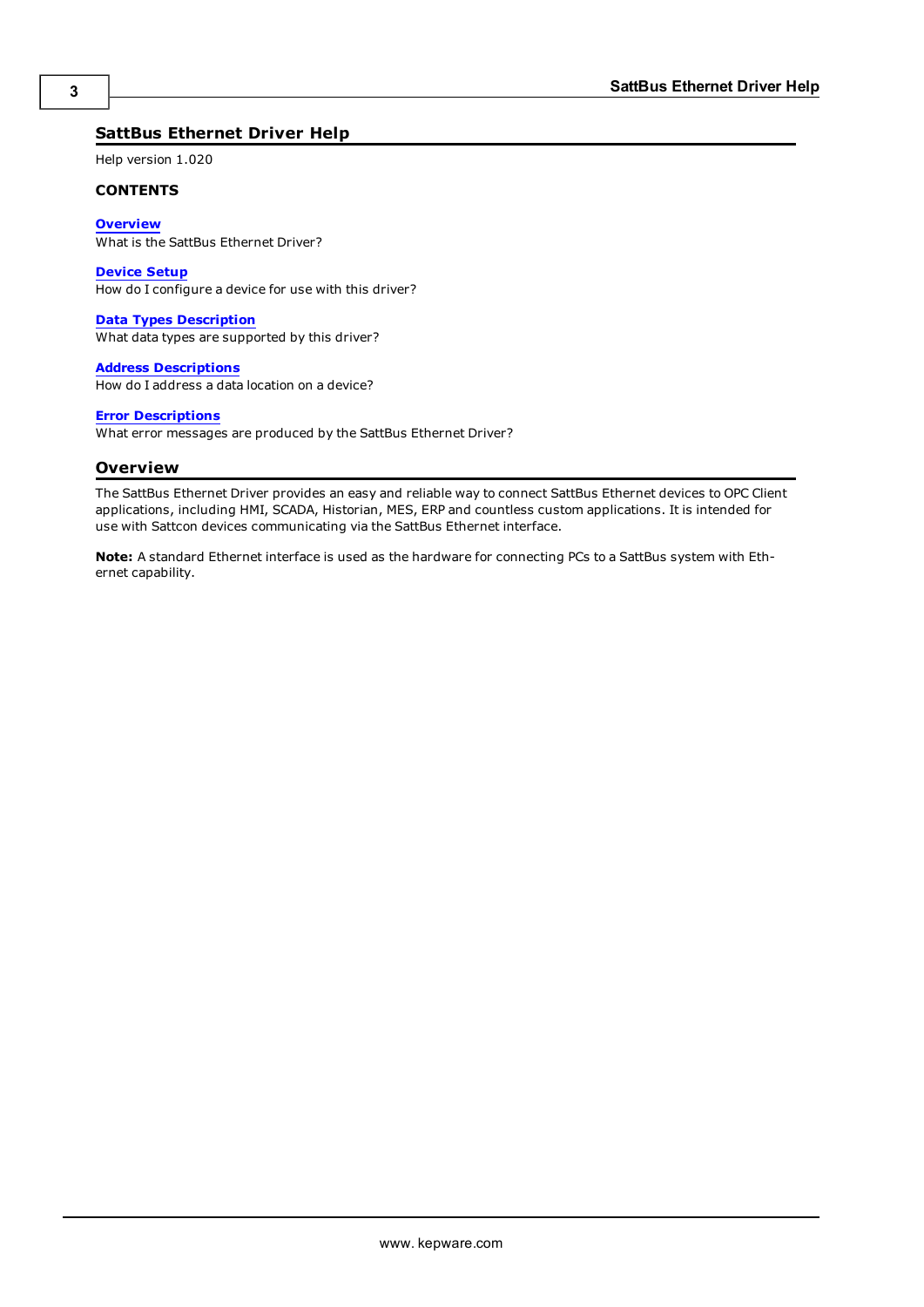# <span id="page-3-0"></span>**Device Setup**

## **Supported Devices**

Sattcon 200

**Note:** Any device that supports the SattBus protocol (and has the SattBus Ethernet interface/module present) will be supported.

# **Communication Protocol**

<span id="page-3-2"></span>**SattBus** 

#### **Device IDs**

The Device ID is the device's IP address.

#### **Connection**

Standard Ethernet connection.

#### **Overlapping**

Overlapping affects the procedure of reading and writing certain addresses. By default, this is option is set to "Yes" for compatibility with the SattBus Serial port driver. For more information, refer to **[Overlapped](#page-11-1) [Address](#page-11-1)[ing](#page-11-1) [vs.](#page-11-1) [None-Overlapped](#page-11-1) [Addressing](#page-11-1)**.

## <span id="page-3-1"></span>**Communication Parameters**

These parameters specify the device's protocol and port numbers.

| New Device - Communications Parameters |                                                                                                                                                                                                                                                                                                                                                                                                                             | x    |
|----------------------------------------|-----------------------------------------------------------------------------------------------------------------------------------------------------------------------------------------------------------------------------------------------------------------------------------------------------------------------------------------------------------------------------------------------------------------------------|------|
| 10B                                    | Set the protocol type and the used port numbers for this<br>device.<br>Make sure no other device on a different channel is<br>configured to use this Local Port/Network Adapter<br>(channel property) pair.<br>Select whether or not dword registers are overlapped.<br>Port numbers used<br><b>UDP</b><br>Protocol:<br>2999<br>Local:<br>Overlapped<br>Yes<br>$\overline{\phantom{0}}$<br>addressing:<br>2999<br>Write to: |      |
|                                        | Next ><br>Cancel<br>< <u>B</u> ack                                                                                                                                                                                                                                                                                                                                                                                          | Help |

Descriptions of the parameters are as follows:

- **Protocol:** This parameter specifies the protocol type. The only protocol used for SattBus over Ethernet is UDP.
- **· Overlapped Addressing:** This parameter specifies the addressing of register double-words. The default setting is Yes. For more information, refer to **[Overlapped](#page-11-1) [vs.](#page-11-1) [None-Overlapped](#page-11-1) [Addressing](#page-11-1)**.
- **Local:** This parameter specifies the local port number to which the device will send messages. The default setting is 2999.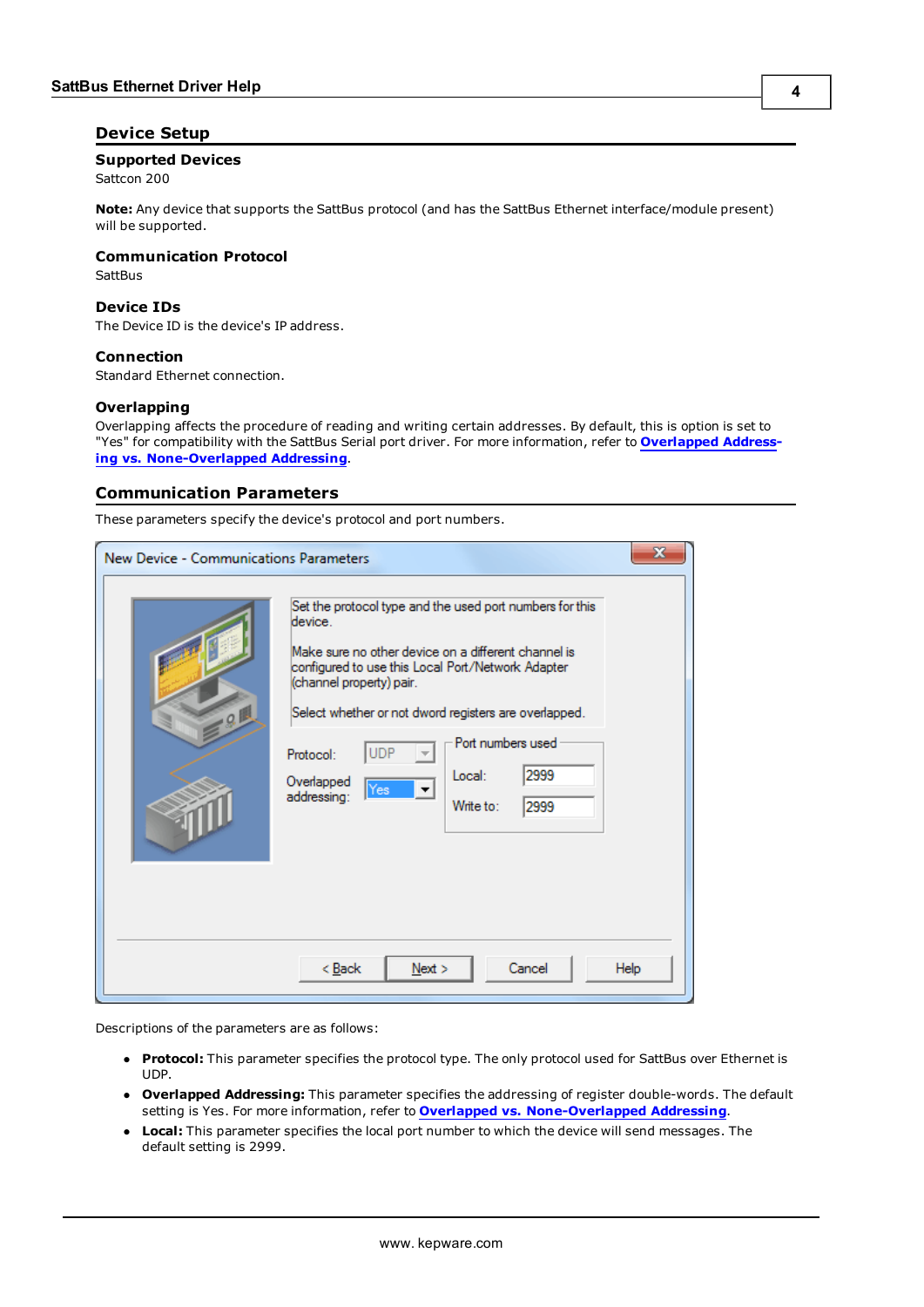Write To: This parameter specifies the port number on which the device will receive messages. The default setting is 2999.

**Note:** Although the driver supports the configuration of communication port numbers, the actual port numbers that the Sattbus device expects for successful communication are fixed. In order to communicate with the Sattbus device, both the Local and Write To port numbers must be 2999.

<span id="page-4-0"></span>**Settings**

| New Device - Settings |                                                                                                                                                                                                                                                                                                                                                                                                                                                      |
|-----------------------|------------------------------------------------------------------------------------------------------------------------------------------------------------------------------------------------------------------------------------------------------------------------------------------------------------------------------------------------------------------------------------------------------------------------------------------------------|
| , Q B                 | Select the bit ordering to use when reading/writing 16 bit<br>memory cell tags.<br>Block size refers to the number of bytes of data that may be<br>received in a single request.<br>Refer the help file for details.<br>Select bit ordering for 16 bit memory cell tags (M, MW, XW):<br>MSBit 15  14  13  12  11  10  9  8  7  6  5  4  3  2  1  0 LSBit<br><b>Block size</b><br>20<br>Register Block Size:<br>20<br>I/O RAM/Memory Cell Block Size: |
|                       | < <u>B</u> ack<br>Next<br>Cancel<br>Help                                                                                                                                                                                                                                                                                                                                                                                                             |

Descriptions of the parameters are as follows:

- **Select Bit Ordering for 16 Bit Memory Cell Tags (M, MW, XW):** These parameters configure the bit ordering that will be used when reading or writing Word memory cell tags. The default setting is MSBit 7| 6| 5| 4| 3| 2| 1| 0| 15| 14| 13| 12| 11| 10| 9| 8 LSBit.
- **Register Block Size:** This parameter specifies the number of bytes of Register data (such as R tags) that may be requested from a device at one time. To refine the driver's performance, configure the block size to one of the following settings: 20, 32, 64, 128, 256, or 510. The default setting is 20 bytes.
- **I/O RAM/Memory Cell Block Size:** This parameter specifies the number of bytes of I/O RAM/Memory Cell data (such as X, XB, XW, M, MW, I, O or IO tags) that may be requested from a device at one time. To refine the driver's performance, configure the block size to one of the following settings: 20, 32, 64, 128, or 255. The default setting is 20 bytes.

# <span id="page-4-1"></span>**Bit Ordering for Memory Cells**

For more information on a selection, select a link from the list below.

**[MSBit](#page-4-2) [0|](#page-4-2) [1|](#page-4-2) [2|](#page-4-2) [3|](#page-4-2) [4|](#page-4-2) [5|](#page-4-2) [6|](#page-4-2) [7|](#page-4-2) [8|](#page-4-2) [9|](#page-4-2) [10|](#page-4-2) [11|](#page-4-2) [12|](#page-4-2) [13|](#page-4-2) [14|](#page-4-2) [15](#page-4-2) [LSBit](#page-4-2) [MSBit](#page-5-0) [15|](#page-5-0) [14|](#page-5-0) [13|](#page-5-0) [12|](#page-5-0) [11|](#page-5-0) [10|](#page-5-0) [9|](#page-5-0) [8|](#page-5-0) [7|](#page-5-0) [6|](#page-5-0) [5|](#page-5-0) [4|](#page-5-0) [3|](#page-5-0) [2|](#page-5-0) [1|](#page-5-0) [0](#page-5-0) [LSBit](#page-5-0) [MSBit](#page-6-0) [7|](#page-6-0) [6|](#page-6-0) [5|](#page-6-0) [4|](#page-6-0) [3|](#page-6-0) [2|](#page-6-0) [1|](#page-6-0) [0|](#page-6-0) [15|](#page-6-0) [14|](#page-6-0) [13|](#page-6-0) [12|](#page-6-0) [11|](#page-6-0) [10|](#page-6-0) [9|](#page-6-0) [8](#page-6-0) [LSBit](#page-6-0)**

<span id="page-4-2"></span>**Note:** Addresses are in octal.

**MSBit 0| 1| 2| 3| 4| 5| 6| 7| 8| 9| 10| 11| 12| 13| 14| 15 LSBit**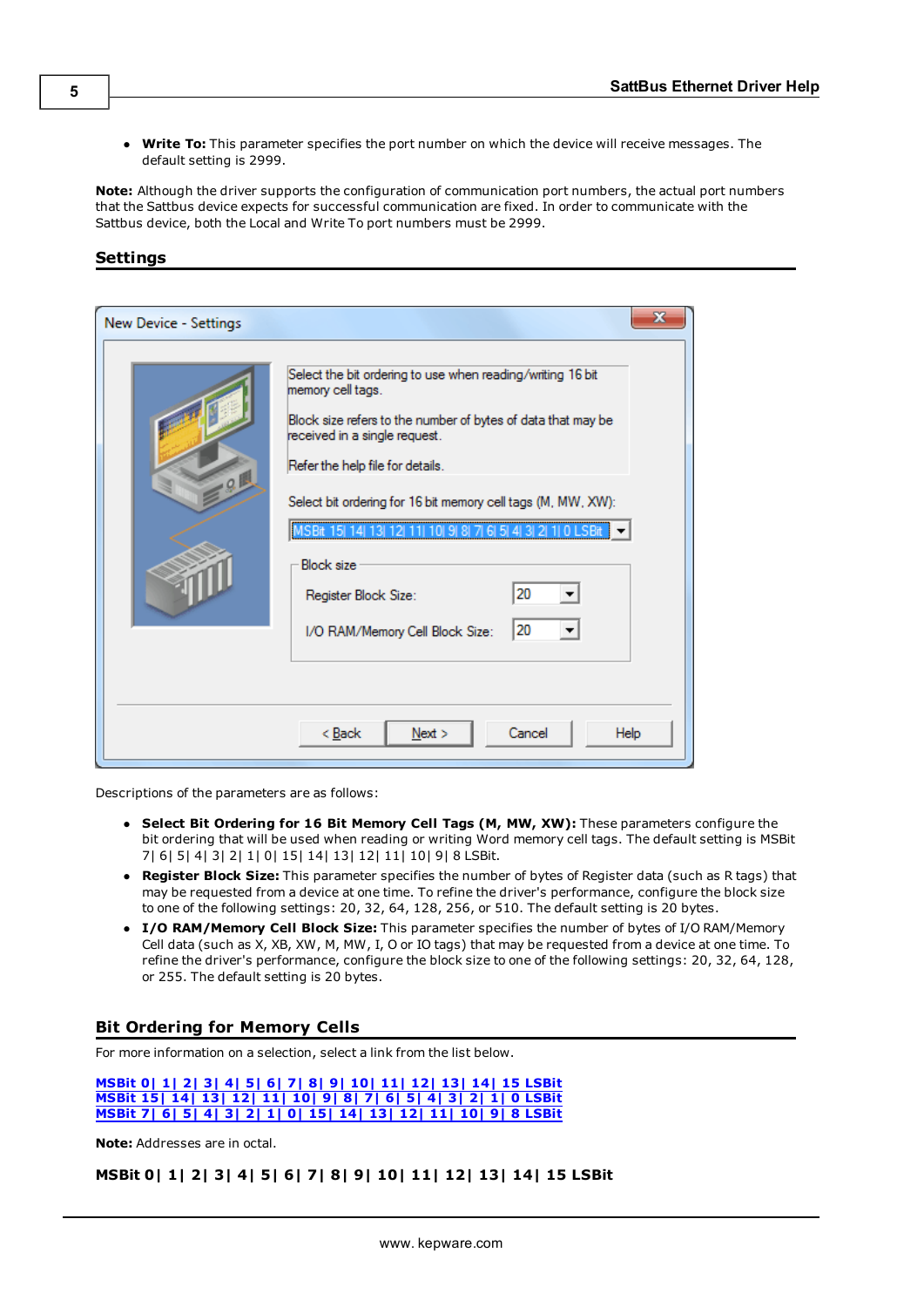This is how the DOX10 programming software represents the memory cells. In this condition, the most significant bit (MSBit) of the tag being read or written is equal to the address of the tag.

1. For the Word tag 'MW00' (address '0'), the most significant bit (MSBit) is the memory cell address '0'. The least significant bit (LSBit) is memory cell address '17' as shown below:

| . LO | $11$ $2$ $3$ $4$ |  |  |  |  |  |  | $\begin{bmatrix} 5 & 6 & 7 & 10 & 11 & 12 & 13 & 14 & 15 & 16 & 17 & \text{LSBit} \end{bmatrix}$ |
|------|------------------|--|--|--|--|--|--|--------------------------------------------------------------------------------------------------|

#### **Read**

If memory addresses '2' and '13' are ON, and rest all are OFF as shown below:

| l State |  |  |     |       |     |  |  |    |              |     | $=$ > 16416  |
|---------|--|--|-----|-------|-----|--|--|----|--------------|-----|--------------|
| l MSBit |  |  | l 4 | I 5 I | l 6 |  |  | 14 | $ 15\rangle$ | 116 | <b>LSBit</b> |

then the value that the tag 'MW00' will read is: 16416.

#### **Write**

Writing a value '1' to the tag 'MW00', will set the bit memory addresses as shown below:

| ' State |  |  |   |  |    |     |   |    |    |  | = > |
|---------|--|--|---|--|----|-----|---|----|----|--|-----|
|         |  |  | 4 |  | τU | -11 | ᆠ | د⊥ | -- |  |     |

2. For the Word tag 'MW11'\*(address '11'), the most significant bit (MSBit) is the memory bit '11'. The least significant bit (LSBit) is memory bit '31' as shown below:

**Note:** Word access at non-byte boundaries is not allowed in the DOX10 programming software.

|                                                                                               |  |  |  |  | ---------------------------- |  |  |  |  |
|-----------------------------------------------------------------------------------------------|--|--|--|--|------------------------------|--|--|--|--|
| MSBit   11   12   13   14   15   16   17   20   21   22   23   25   26   27   30   31   LSBit |  |  |  |  |                              |  |  |  |  |

#### **Read**

If memory addresses '14' and '27' are ON, and rest all are OFF as shown below:

| l State                                                                                       |  |  | 1010 | $\overline{10}$ | 10101010 |  |  | $\blacksquare$ |  | $1 = > 4100$ $\blacksquare$ |
|-----------------------------------------------------------------------------------------------|--|--|------|-----------------|----------|--|--|----------------|--|-----------------------------|
| MSBit   11   12   13   14   15   16   17   20   21   22   23   25   26   27   30   31   LSBit |  |  |      |                 |          |  |  |                |  |                             |

then the value that the tag 'MW11' will read is: 4100.

#### **Write**

Writing a value '258' to the tag 'MW11', will set the bit memory addresses as shown below:

| <b>State</b>                                                                                  |  |  |  | 10 10 10 10 11 10 |  | $\Box$ to to to to the total to the total to the total to the total to the total to the total to the total to the total to the total to the total to the total to the total to the total to the total to the total to the total |  |  |  | $1 = 258$ |
|-----------------------------------------------------------------------------------------------|--|--|--|-------------------|--|---------------------------------------------------------------------------------------------------------------------------------------------------------------------------------------------------------------------------------|--|--|--|-----------|
| MSBit   11   12   13   14   15   16   17   20   21   22   23   25   26   27   30   31   LSBit |  |  |  |                   |  |                                                                                                                                                                                                                                 |  |  |  |           |

<span id="page-5-0"></span>**Note:** Due to the nature of this bit ordering option, care is needed when addressing 8-bit memory that is close to 16-bit addresses.

### **MSBit 15| 14| 13| 12| 11| 10| 9| 8| 7| 6| 5| 4| 3| 2| 1| 0 LSBit**

In this condition, the least significant bit (LSBit) of the tag being read or written is equal to the address of the tag.

1. For the Word tag 'MW00' (address '0'), the most significant bit (MSBit) is the memory cell address '17'. The least significant bit (LSBit) is memory cell address '0' as shown below:

| LSBit  0  1  2  3  4  5  6  7  10  11  12  13  14  15  16  17  MSBit |  |  |  |  |  |  |  |  |  |
|----------------------------------------------------------------------|--|--|--|--|--|--|--|--|--|

#### **Read**

If memory addresses '2' and '13' are ON, and rest all are OFF as shown below: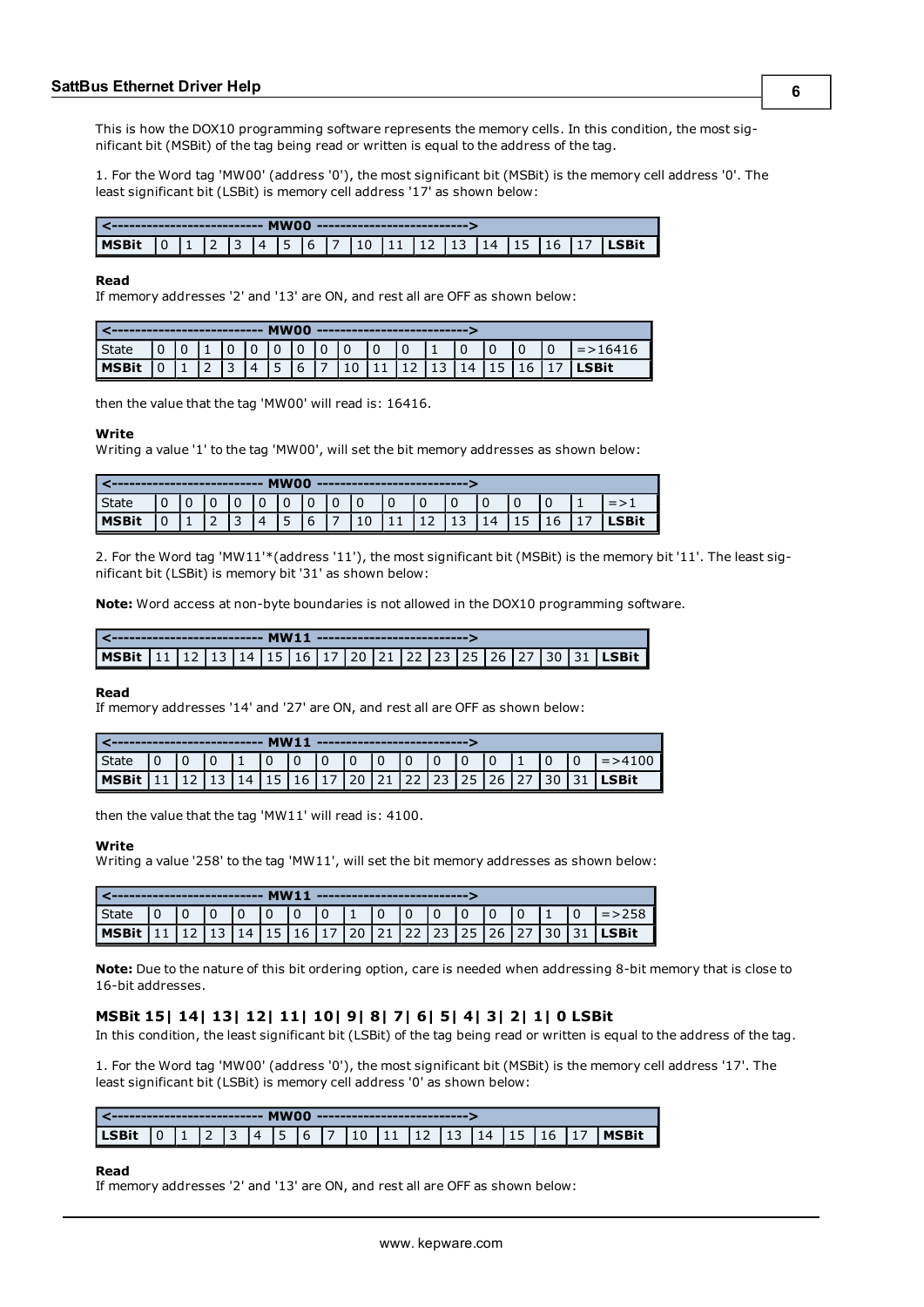| <sup>I</sup> State |  |  |    |    | 101010 |  |  |                 |      |    | $1 = 2052$   |
|--------------------|--|--|----|----|--------|--|--|-----------------|------|----|--------------|
|                    |  |  | 14 | 15 | l 6    |  |  | 14 <sup>1</sup> | l 15 | 16 | <b>MSBit</b> |

then the value that the tag 'MW00' will read is: 2052.

#### **Write**

Writing a value '1' to the tag 'MW00', will set the bit memory addresses as shown below:

| <b>State</b> |  |  |    |     |          |  |      |    |     |         |      | $=$ $>$      |
|--------------|--|--|----|-----|----------|--|------|----|-----|---------|------|--------------|
| LSBit        |  |  | 14 | 45. | <b>6</b> |  | -LZ. | 13 | 14، | $115 -$ | l 16 | <b>MSBit</b> |

2. For the Word tag 'MW11'(address '11'), the most significant bit (MSBit) is the memory bit '31'. The least significant bit (LSBit) is memory bit '11' as shown below:

**Note:** Word access at non-byte boundaries is not allowed in the DOX10 programming software.

| <b>LSBit</b>   11   12   13   14   15   16   17   20   21   22   23   25   26   27   30   31   <b>MSBit</b> |  |  |  |  |  |  |  |  |  |
|-------------------------------------------------------------------------------------------------------------|--|--|--|--|--|--|--|--|--|

#### **Read**

If memory addresses '14' and '27' are ON, and rest all are OFF as shown below:

| I State   |  |  |  |  |  |  |  |  | l =>8200                                                                                |
|-----------|--|--|--|--|--|--|--|--|-----------------------------------------------------------------------------------------|
| l LSBit l |  |  |  |  |  |  |  |  | 12   13   14   15   16   17   20   21   22   23   25   26   27   30   31   <b>MSBit</b> |

then the value that the tag 'MW11' will read is: 8200.

#### **Write**

Writing a value '258' to the tag 'MW11', will set the bit memory addresses as shown below:

| <b>State</b>                                                                                  |  |  | $10 \quad 10 \quad 10$ |  |  |  |  |  | $1 = 258$ |
|-----------------------------------------------------------------------------------------------|--|--|------------------------|--|--|--|--|--|-----------|
| LSBit   11   12   13   14   15   16   17   20   21   22   23   25   26   27   30   31   MSBit |  |  |                        |  |  |  |  |  |           |

# <span id="page-6-0"></span>**MSBit 7| 6| 5| 4| 3| 2| 1| 0| 15| 14| 13| 12| 11| 10| 9| 8 LSBit**

This condition, which is the default, is similar to the second selection described above, but with the bytes swapped.

1. For the Word tag 'MW00' (address '0'), the most significant bit (MSBit) is the memory cell address '7'. The least significant bit (LSBit) is memory cell address '10' as shown below:

| LSBit |  | 13   14   15   16   17 |  |  | $\overline{0}$ |  | $\overline{A}$ |  | <b>MSBit</b> |
|-------|--|------------------------|--|--|----------------|--|----------------|--|--------------|

#### **Read**

If memory addresses '2' and '13' are ON, and rest all are OFF as shown below:

| <b>State</b> |  |  |                       | 10 |  |  |  |     | $ 0 $ = > 1032 |
|--------------|--|--|-----------------------|----|--|--|--|-----|----------------|
| l LSBit      |  |  | 14   15   16   17   0 |    |  |  |  | l b | <b>I</b> MSBit |

then the value that the tag 'MW00' will read is: 1032.

# **Write**

Writing a value '1' to the tag 'MW00', will set the bit memory addresses as shown below:

**<-------------------------- MW00 -------------------------->**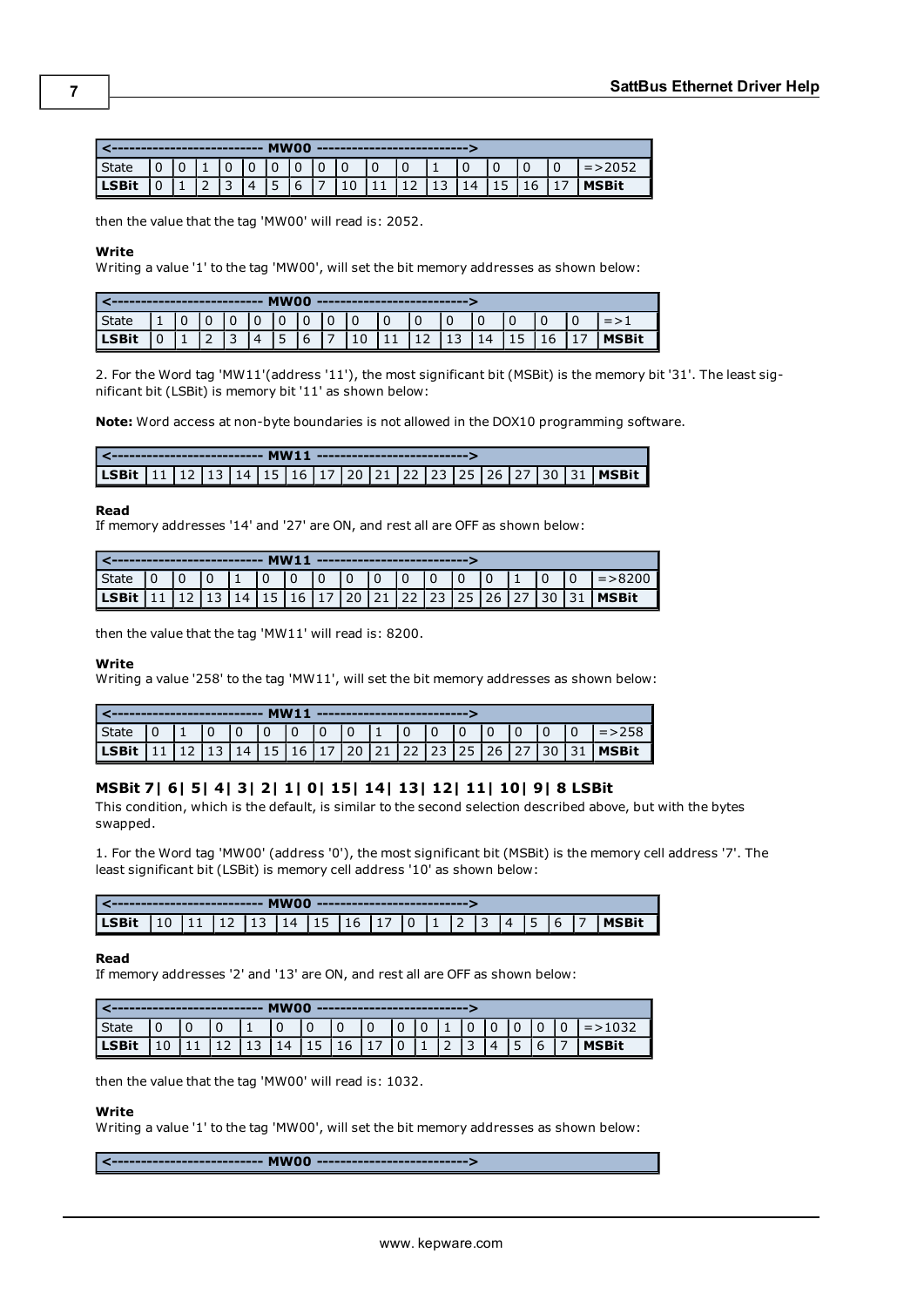| State                                                         |  |  |  |  |  |  | 1010101010101 | $\overline{0}$ | $I = 51$          |
|---------------------------------------------------------------|--|--|--|--|--|--|---------------|----------------|-------------------|
| LSBit   10   11   12   13   14   15   16   17   0   1   2   3 |  |  |  |  |  |  |               |                | $ 4 5 6 7 $ MSBit |

2. For the Word tag 'MW11'\*(address '11'), the most significant bit (MSBit) is the memory bit '20'. The least significant bit (LSBit) is memory bit '21' as shown below:

**Note:** Word access at non-byte boundaries is not allowed in the DOX10 programming software.

| LSBit   21   22   23   25   26   27   30   31   11   12   13   14   15   16   17   20   MSBit |  |  |  |  |  |  |  |  |  |
|-----------------------------------------------------------------------------------------------|--|--|--|--|--|--|--|--|--|

#### **Read**

If memory addresses '14' and '27' are ON, and rest all are OFF as shown below:

|  |  |  |  |  |  |  | 101010 |  | $l = > 2080$                                                              |
|--|--|--|--|--|--|--|--------|--|---------------------------------------------------------------------------|
|  |  |  |  |  |  |  |        |  | <b>LSBit</b> 21 22 23 25 26 27 30 31 11 12 13 14 15 16 17 20 <b>MSBit</b> |

then the value that the tag 'MW11' will read is: 2080.

#### **Write**

Writing a value '258' to the tag 'MW11', will set the bit memory addresses as shown below:

| l State                                                                                       |  |  |  | $\Box$ 0 |  | $10 -$ |  |  | $!=$ $>$ 258 |
|-----------------------------------------------------------------------------------------------|--|--|--|----------|--|--------|--|--|--------------|
| LSBit   21   22   23   25   26   27   30   31   11   12   13   14   15   16   17   20   MSBit |  |  |  |          |  |        |  |  |              |

**Note:** Due to the nature of this bit ordering option, care is needed when addressing 8-bit memory that is close to 16-bit addresses.

# <span id="page-7-0"></span>**Changing the Local Port Number and Network Adapter Settings**

For information on changing the Local Port Number and the Network Adapter settings, refer to the instructions below.

# **Changing the Local Port Number Setting**

- 1. To start, right-click on the device and then select **Properties**.
- 2. Next, click on the **Communication Parameters** tab and refer to the **Local Port Number** field.
- 3. Make changes to the setting as desired.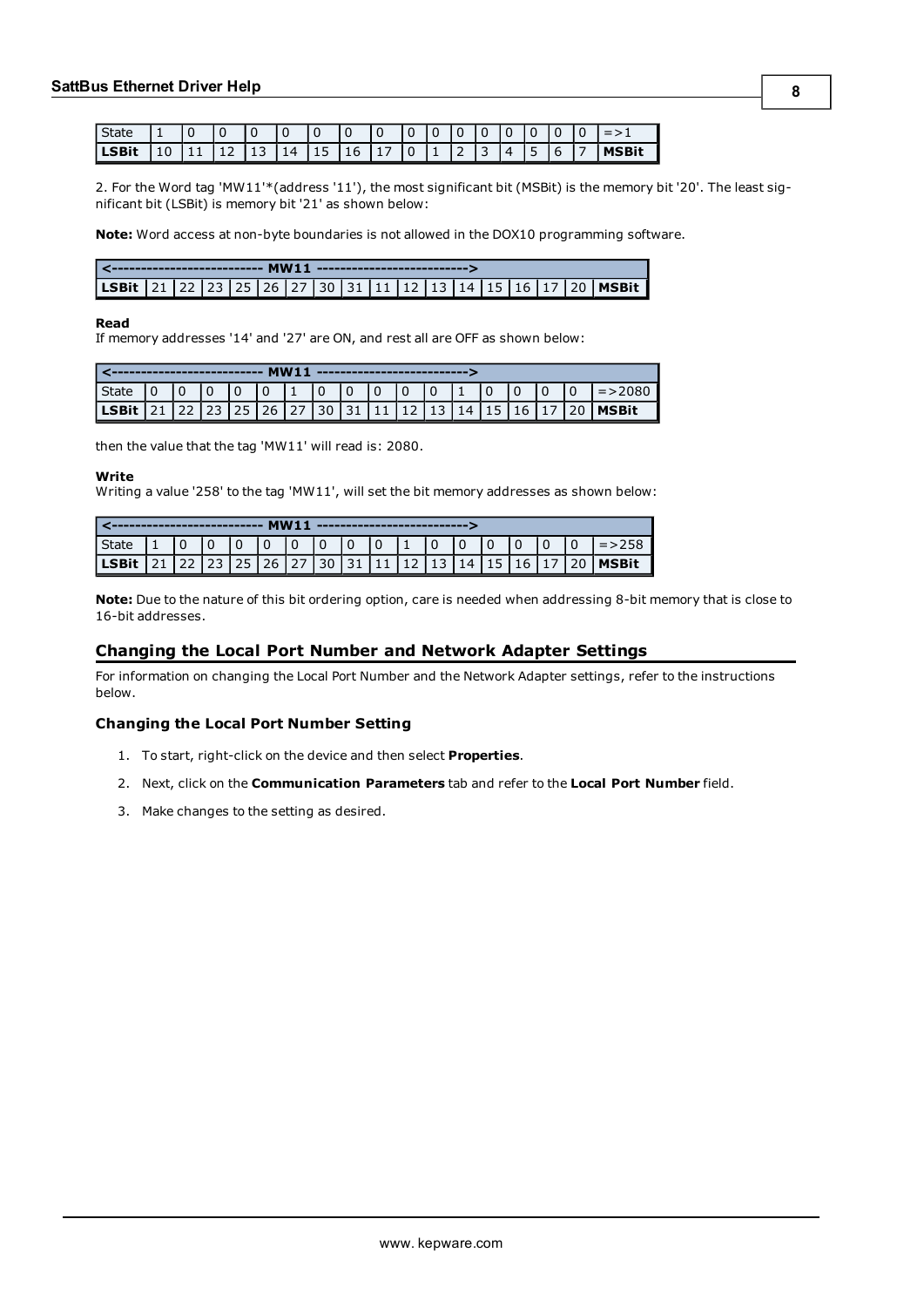| <b>Device Properties</b>                                                                                                                                                                                                          | х                                   |
|-----------------------------------------------------------------------------------------------------------------------------------------------------------------------------------------------------------------------------------|-------------------------------------|
| General<br>Scan Mode  <br><b>Communications Parameters</b><br>Redundancy                                                                                                                                                          | Auto-Demotion<br>Timing<br>Settings |
| Protocol:<br>Local Port Number*:<br>Write to Port Number:<br>Overlapped addressing<br>*Note: Make sure no other device on a different<br>channel is configured to use this Local<br>Port/Network Adapter (channel property) pair. | <b>UDP</b><br>2999<br>2999<br>Yes   |
| OК<br>Cancel                                                                                                                                                                                                                      | Help<br>Apply                       |

**Caution:** Some SattBus Ethernet modules are configured to send responses to a fixed, predefined port number (such as 2999) on the PC. As such, when the local port number is changed, the bind may succeed although the actual communications fail.

## **Changing the Network Adapter Setting**

- 1. To start, right-click on the channel and then select **Properties**.
- 2. Next, click on the **Network Interfaces** tab and refer to the **Network Adapter** field.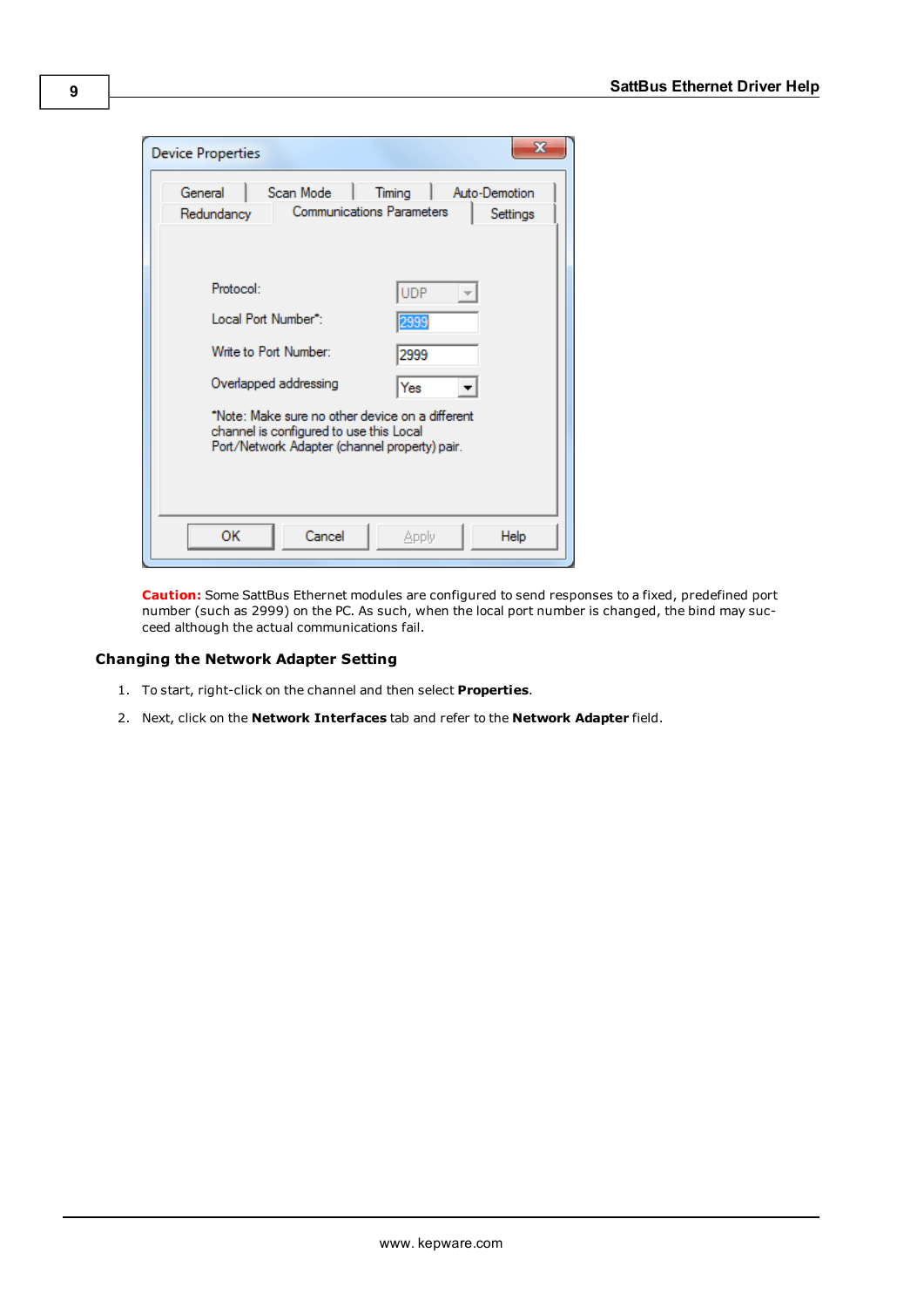| <b>Channel Properties</b> | X                                       |
|---------------------------|-----------------------------------------|
| General                   | Network Interface   Write Optimizations |
|                           |                                         |
|                           |                                         |
|                           | Network Adapter:                        |
|                           | Default<br>$\blacktriangledown$         |
|                           |                                         |
|                           |                                         |
|                           |                                         |
|                           |                                         |
|                           |                                         |
|                           |                                         |
|                           |                                         |
| OK                        | Cancel<br>Help<br>Apply                 |
|                           |                                         |

**Note:** If only a single Network Interface Card (NIC) is in the machine, users will have to multi-home the PC. Once completed, the "Default" adapter should not be selected for any of the other channels.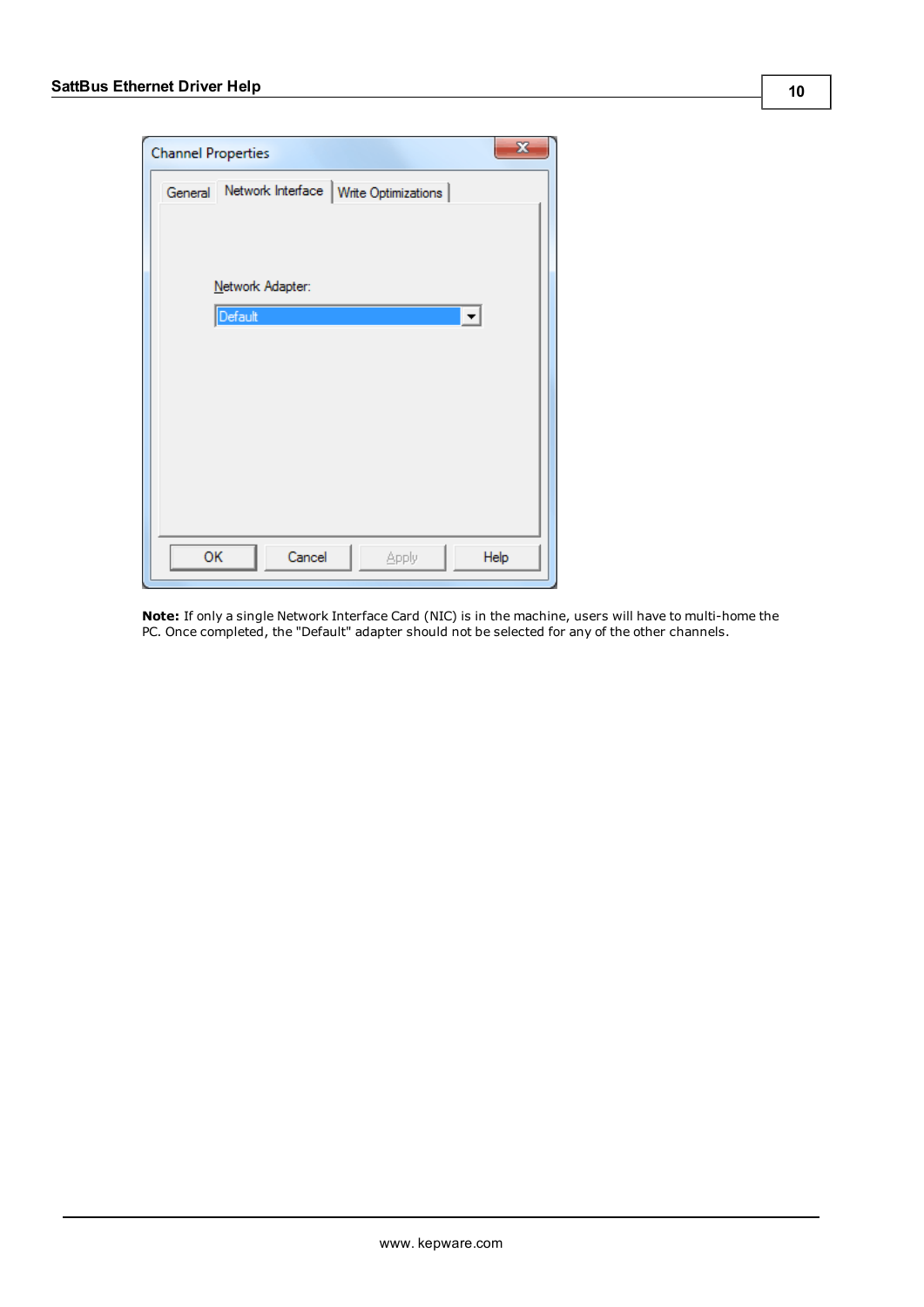# <span id="page-10-0"></span>**Data Types Description**

<span id="page-10-5"></span><span id="page-10-4"></span><span id="page-10-3"></span><span id="page-10-2"></span><span id="page-10-1"></span>

| Data Type    | <b>Description</b>      |
|--------------|-------------------------|
| Boolean      | Single bit              |
| <b>Byte</b>  | Unsigned 8 bit value    |
|              |                         |
|              | bit 0 is the low bit    |
|              | bit 7 is the high bit   |
| Char         | Signed 8 bit value      |
|              |                         |
|              | bit 0 is the low bit    |
|              | bit 6 is the high bit   |
|              | bit 7 is the sign bit   |
| Word         | Unsigned 16 bit value   |
|              |                         |
|              | byte 0 is the high byte |
|              | byte 1 is the low byte  |
| Short        | Signed 16 bit value     |
|              |                         |
|              | byte 0 is the high byte |
|              | byte 1 is the low byte  |
|              | bit 0 is the sign bit   |
| <b>DWord</b> | Unsigned 32 bit value   |
|              |                         |
|              | byte 0 is the high byte |
|              | byte 7 is the low byte  |
| Long         | Signed 32 bit value     |
|              |                         |
|              | byte 0 is the high byte |
|              | byte 7 is the low byte  |
|              | bit 0 is the sign bit   |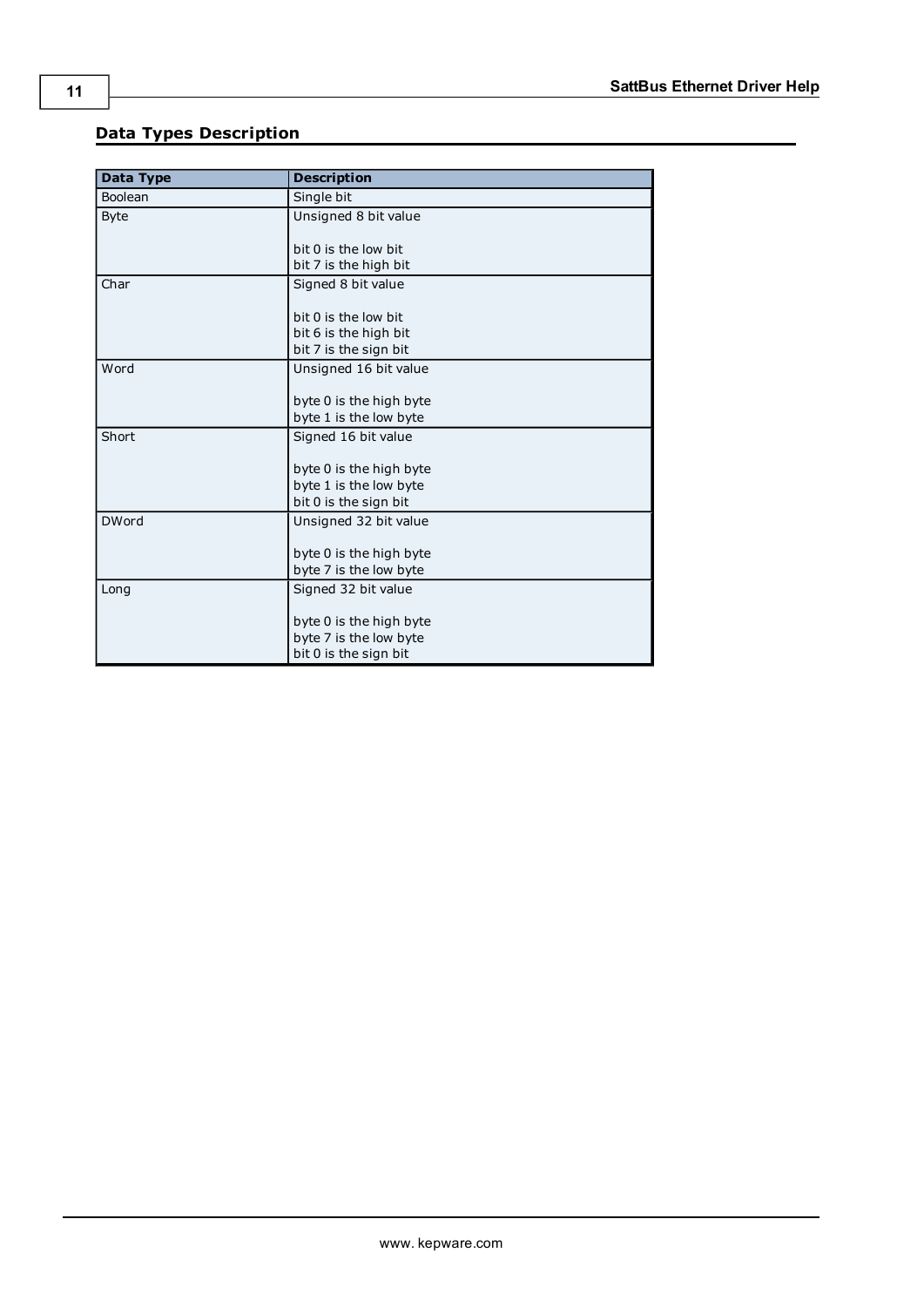# <span id="page-11-0"></span>**Address Descriptions**

| <b>Address Type</b>         | Range                                | Data Type          | <b>Access</b> |
|-----------------------------|--------------------------------------|--------------------|---------------|
| Register.                   | R0-R32767                            | Word, Short        | Read/Write    |
|                             | R0.00-R32767.00  R0.15-R32767.15     | <b>Boolean</b>     | Read Only     |
| Addresses are in decimal.   | RW0-RW32767                          | Word, Short        | Read/Write    |
|                             | RW0.00-RW32767.00  RW0.15-RW32767.15 | <b>Boolean</b>     | Read Only     |
|                             | RD0-RD32766**                        | <b>DWord, Long</b> | Read/Write    |
| I/O RAM bits.               | 0-77777                              | <b>Boolean</b>     | Read/Write    |
|                             | IO0-IO77777                          | <b>Boolean</b>     |               |
| Addresses are in octal.     | I0-I77777                            | <b>Boolean</b>     |               |
|                             | 00-077777                            | <b>Boolean</b>     |               |
|                             | X0-X77777                            | <b>Boolean</b>     |               |
| I/O RAM.                    | XB0-XB77770                          | Byte, Char         | Read/Write    |
|                             | XW0.00-XW77760.00  XW0.15-XW77760.15 |                    |               |
| Addresses are in octal; bit | XW0-XW77760                          | <b>Boolean</b>     |               |
| numbers are in decimal.*    |                                      |                    |               |
|                             |                                      | Word, Short        |               |
| Memory Cell in I/O RAM.     | M0-M77760                            | Word, Short        | Read/Write    |
|                             | M0.00-M77760.00  M0.15-M77760.15     | <b>Boolean</b>     |               |
| Bit numbers are in decimal. | MW0-MW77760                          | <b>Word, Short</b> |               |
|                             | MW0.00-MW77760.00  MW0.15-MW77760.15 | <b>Boolean</b>     |               |

The default data types for dynamically defined tags are shown in **bold**.

\*Addresses can be on non-byte boundary (non-multiples of 10 octal). \*\*For more information, refer to **[Overlapped](#page-11-1) [Vs.](#page-11-1) [None-Overlapped](#page-11-1) [Addressing](#page-11-1)**.

# <span id="page-11-1"></span>**Overlapped vs. None-Overlapped Addressing**

This device setting influences the addressing of register double-words. By default, the driver is set to Overlapped Mode for compatibility with the SattBus Serial driver.

#### **None-Overlapped Mode**

In None-Overlapped Mode, RD1 starts with the byte following the second byte of RD0.



# **Overlapped Mode**

In Overlapped Mode, the byte address matches the first byte of the double word. For example, RD3 is the first byte of double word RD3.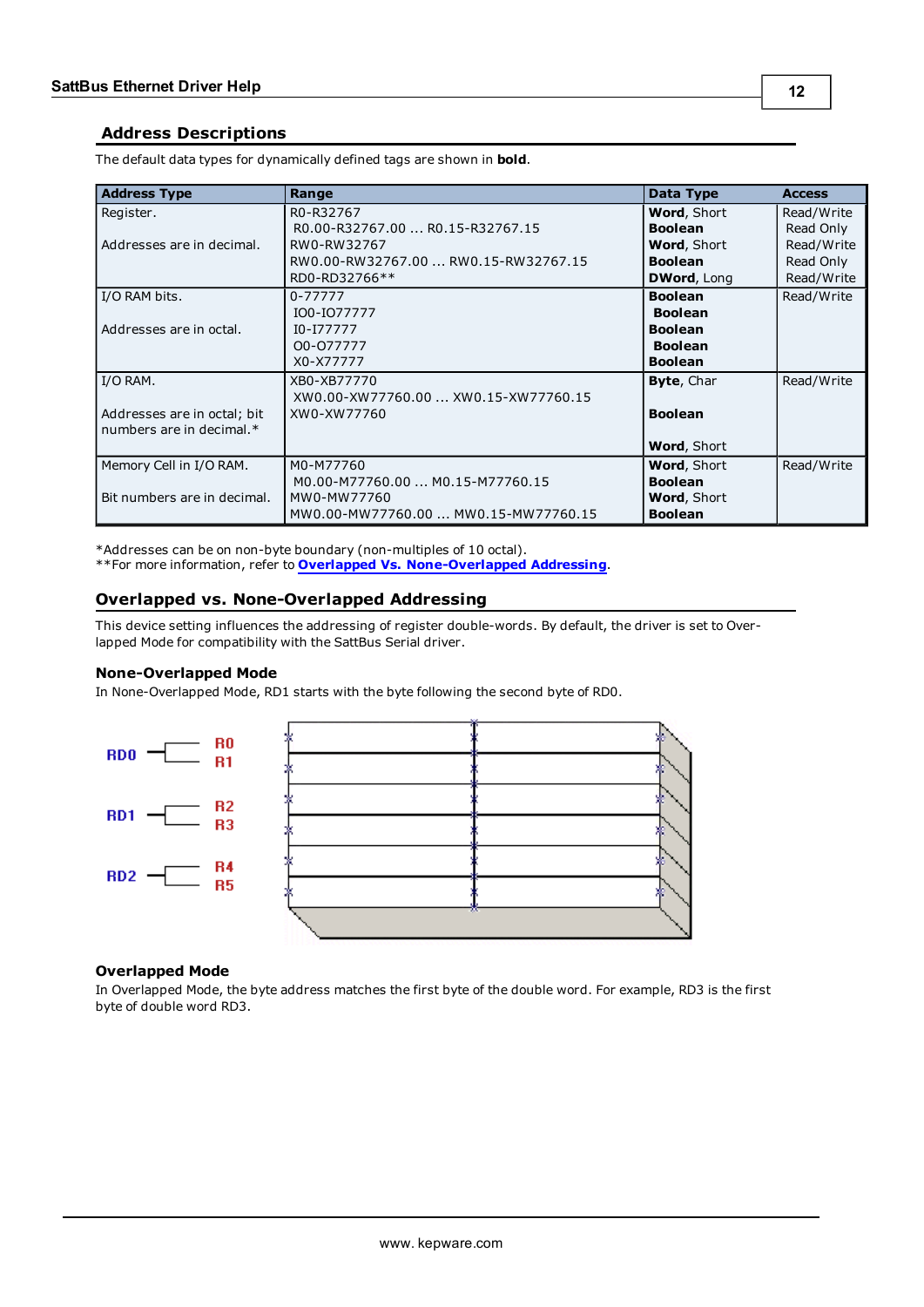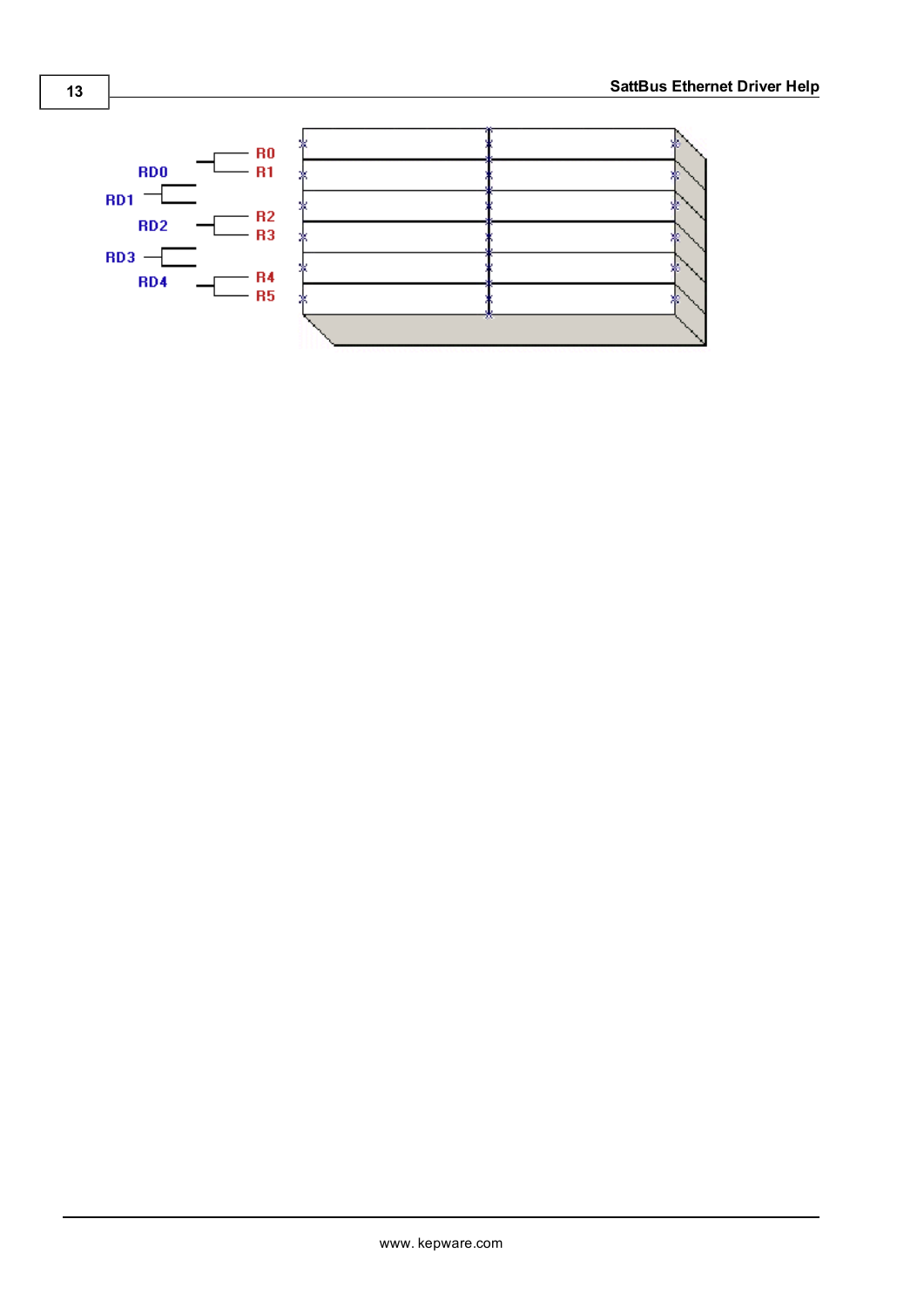# <span id="page-13-0"></span>**Error Descriptions**

The following error/warning messages may be generated. Click on the link for a description of the message.

#### **Address Validation**

**[Address](#page-13-2) ['<address>'](#page-13-2) [is](#page-13-2) [out](#page-13-2) [of](#page-13-2) [range](#page-13-2) [for](#page-13-2) [the](#page-13-2) [specified](#page-13-2) [device](#page-13-2) [or](#page-13-2) [register](#page-13-2) [Array](#page-13-3) [size](#page-13-3) [is](#page-13-3) [out](#page-13-3) [of](#page-13-3) [range](#page-13-3) [for](#page-13-3) [address](#page-13-3) ['<address>'](#page-13-3) [Array](#page-13-4) [support](#page-13-4) [is](#page-13-4) [not](#page-13-4) [available](#page-13-4) [for](#page-13-4) [the](#page-13-4) [specified](#page-13-4) [address:](#page-13-4) ['<address>'](#page-13-4) [Data](#page-14-0) [Type](#page-14-0) ['<type>'](#page-14-0) [is](#page-14-0) [not](#page-14-0) [valid](#page-14-0) [for](#page-14-0) [device](#page-14-0) [address](#page-14-0) ['<address>'](#page-14-0) [Device](#page-14-1) [address](#page-14-1) ['<address>'](#page-14-1) [contains](#page-14-1) [a](#page-14-1) [syntax](#page-14-1) [error](#page-14-1) [Device](#page-14-2) [address](#page-14-2) ['<address>'](#page-14-2) [is](#page-14-2) [not](#page-14-2) [supported](#page-14-2) [by](#page-14-2) [model](#page-14-2) ['<model](#page-14-2) [name>'](#page-14-2) [Device](#page-14-3) [address](#page-14-3) ['<address>'](#page-14-3) [is](#page-14-3) [Read](#page-14-3) [Only](#page-14-3) [Missing](#page-14-4) [address](#page-14-4)**

## **Device Status Messages**

**[Device](#page-15-1) ['<device](#page-15-1) [name>'](#page-15-1) [is](#page-15-1) [not](#page-15-1) [responding](#page-15-1) [Unable](#page-15-2) [to](#page-15-2) [bind](#page-15-2) [to](#page-15-2) [adapter:](#page-15-2) ['<adapter](#page-15-2) [name>'](#page-15-2) [for](#page-15-2) [device](#page-15-2) ['<device](#page-15-2) [name>'.](#page-15-2) [Connection](#page-15-2) [failed](#page-15-2) [Unable](#page-15-3) [to](#page-15-3) [write](#page-15-3) [to](#page-15-3) ['<address>'](#page-15-3) [on](#page-15-3) [device](#page-15-3) ['<device](#page-15-3) [name>'](#page-15-3)**

# <span id="page-13-1"></span>**Address Validation**

The following error/warning messages may be generated. Click on the link for a description of the message.

#### **Address Validation**

**[Address](#page-13-2) ['<address>'](#page-13-2) [is](#page-13-2) [out](#page-13-2) [of](#page-13-2) [range](#page-13-2) [for](#page-13-2) [the](#page-13-2) [specified](#page-13-2) [device](#page-13-2) [or](#page-13-2) [register](#page-13-2) [Array](#page-13-3) [size](#page-13-3) [is](#page-13-3) [out](#page-13-3) [of](#page-13-3) [range](#page-13-3) [for](#page-13-3) [address](#page-13-3) ['<address>'](#page-13-3) [Array](#page-13-4) [support](#page-13-4) [is](#page-13-4) [not](#page-13-4) [available](#page-13-4) [for](#page-13-4) [the](#page-13-4) [specified](#page-13-4) [address:](#page-13-4) ['<address>'](#page-13-4) [Data](#page-14-0) [Type](#page-14-0) ['<type>'](#page-14-0) [is](#page-14-0) [not](#page-14-0) [valid](#page-14-0) [for](#page-14-0) [device](#page-14-0) [address](#page-14-0) ['<address>'](#page-14-0) [Device](#page-14-1) [address](#page-14-1) ['<address>'](#page-14-1) [contains](#page-14-1) [a](#page-14-1) [syntax](#page-14-1) [error](#page-14-1) [Device](#page-14-2) [address](#page-14-2) ['<address>'](#page-14-2) [is](#page-14-2) [not](#page-14-2) [supported](#page-14-2) [by](#page-14-2) [model](#page-14-2) ['<model](#page-14-2) [name>'](#page-14-2) [Device](#page-14-3) [address](#page-14-3) ['<address>'](#page-14-3) [is](#page-14-3) [Read](#page-14-3) [Only](#page-14-3) [Missing](#page-14-4) [address](#page-14-4)**

# <span id="page-13-2"></span>**Address '<address>' is out of range for the specified device or register**

**Error Type:**

Warning

#### **Possible Cause:**

A tag address that has been specified statically references a location that is beyond the range of supported locations for the device.

#### **Solution:**

<span id="page-13-3"></span>Verify the address is correct; if it is not, re-enter it in the client application.

# Array size is out of range for address '<address>'

# **Error Type:**

Warning

#### **Possible Cause:**

A tag address that has been specified statically is requesting an array size that is too large for the address type or block size of the driver.

#### **Solution:**

<span id="page-13-4"></span>Re-enter the address in the client application to specify a smaller value for the array or a different starting point.

# Array support is not available for the specified address: '<address>'

**Error Type:** Warning

#### **Possible Cause:**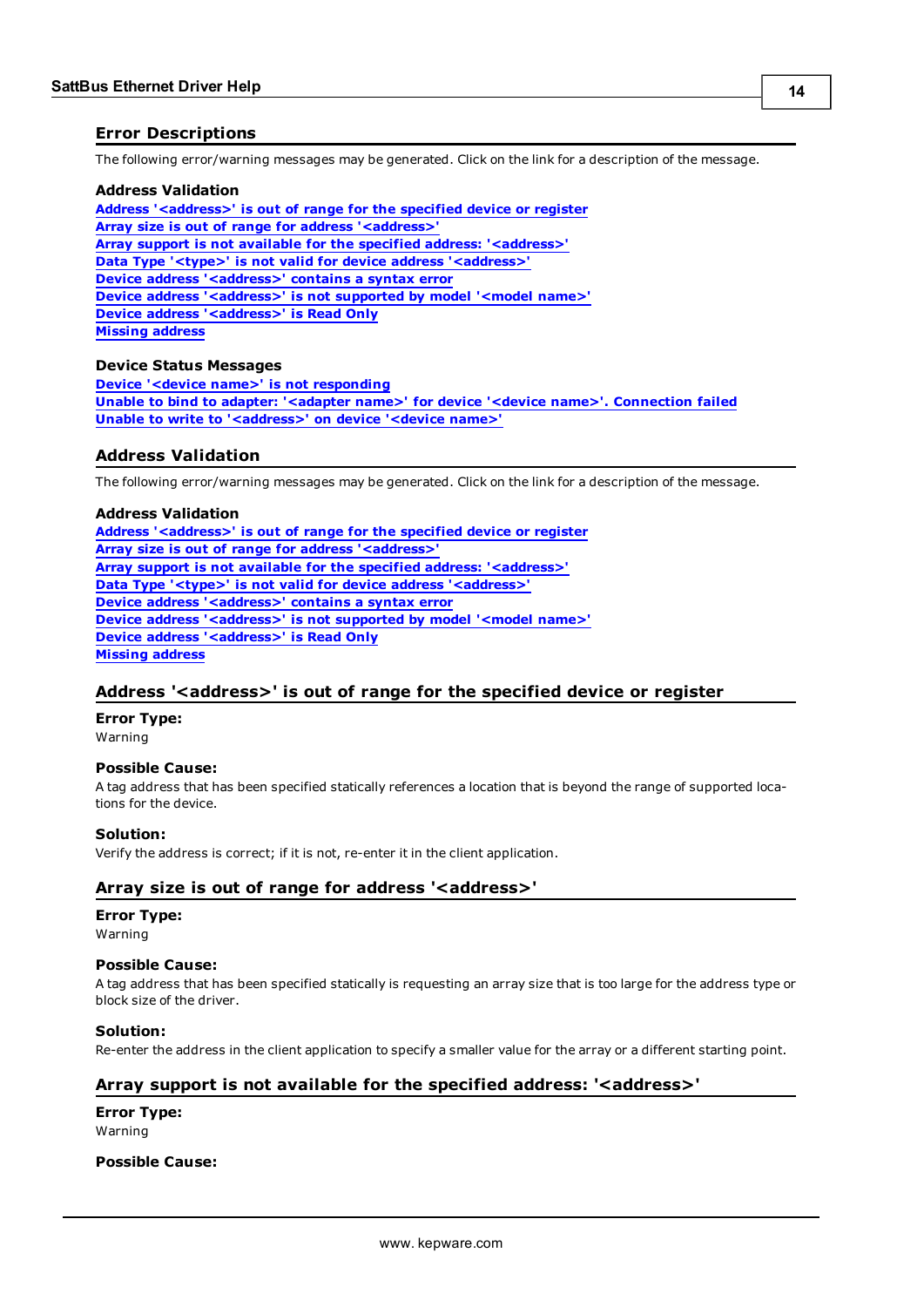A tag address that has been specified statically contains an array reference for an address type that doesn't support arrays.

## **Solution:**

<span id="page-14-0"></span>Re-enter the address in the client application to remove the array reference or correct the address type.

# Data Type '<type>' is not valid for device address '<address>'

#### **Error Type:**

Warning

#### **Possible Cause:**

A tag address that has been specified statically has been assigned an invalid data type.

#### **Solution:**

<span id="page-14-1"></span>Modify the requested data type in the client application.

## Device address '<address>' contains a syntax error

#### **Error Type:**

Warning

#### **Possible Cause:**

A tag address that has been specified statically contains one or more invalid characters.

#### **Solution:**

<span id="page-14-2"></span>Re-enter the address in the client application.

# Device address '<address>' is not supported by model '<model name>'

#### **Error Type:**

Warning

# **Possible Cause:**

A tag address that has been specified statically references a location that is valid for the communications protocol but not supported by the target device.

#### **Solution:**

Verify that the address is correct; if it is not, re-enter it in the client application. Also verify that the selected model name for the device is correct.

# <span id="page-14-3"></span>**Device address '<address>' is Read Only**

#### **Error Type:**

Warning

### **Possible Cause:**

A tag address that has been specified statically has a requested access mode that is not compatible with what the device supports for that address.

#### **Solution:**

<span id="page-14-4"></span>Change the access mode in the client application.

#### **Missing address**

**Error Type:** Warning

#### **Possible Cause:**

A tag address that has been specified statically has no length.

#### **Solution:**

Re-enter the address in the client application.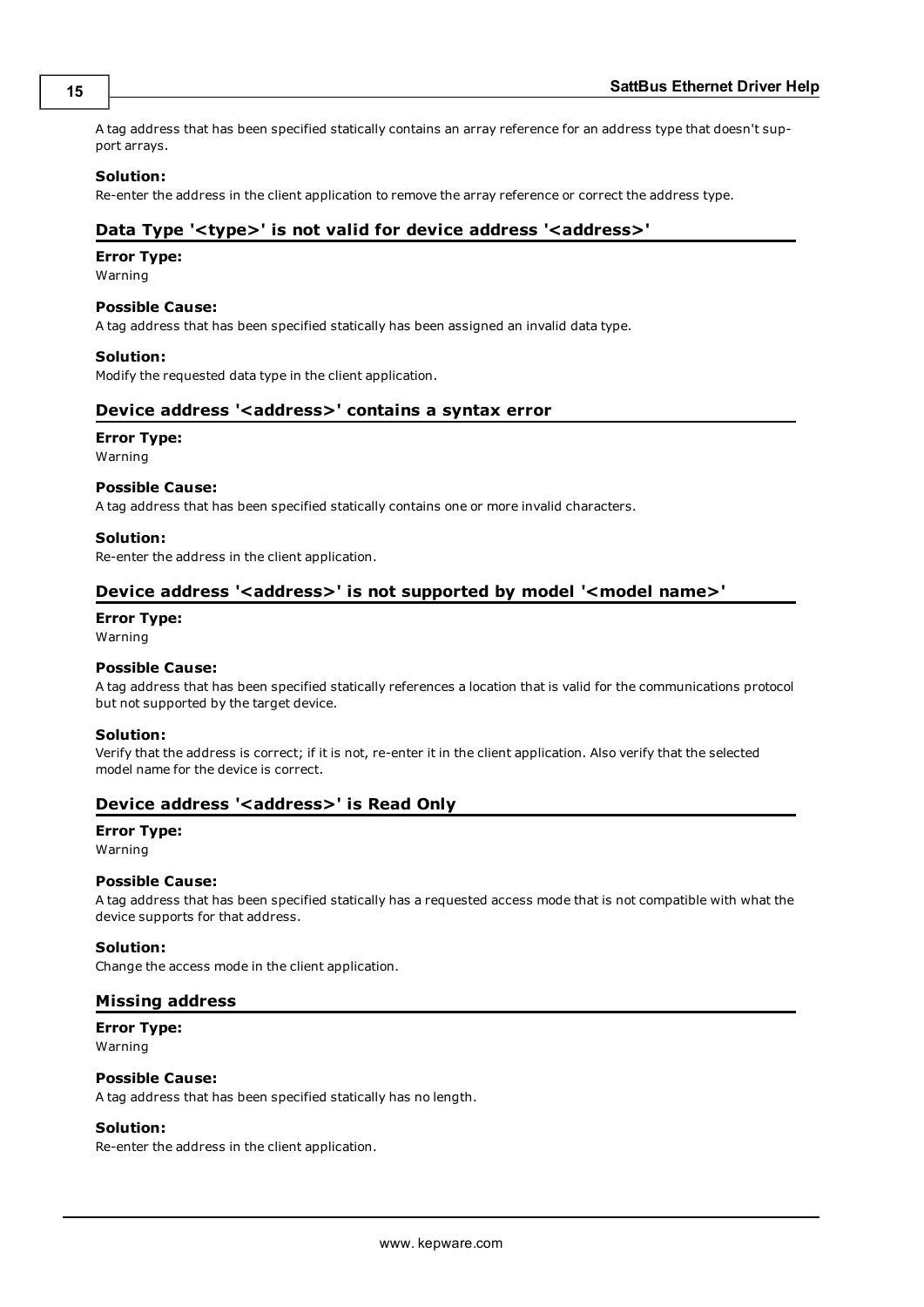# <span id="page-15-0"></span>**Device Status Error Messages**

The following error/warning messages may be generated. Click on the link for a description of the message.

#### **Device Status Messages**

**[Device](#page-15-1) ['<device](#page-15-1) [name>'](#page-15-1) [is](#page-15-1) [not](#page-15-1) [responding](#page-15-1) [Unable](#page-15-2) [to](#page-15-2) [bind](#page-15-2) [to](#page-15-2) [adapter:](#page-15-2) ['<adapter](#page-15-2) [name>'](#page-15-2) [for](#page-15-2) [device](#page-15-2) ['<device](#page-15-2) [name>'.](#page-15-2) [Connection](#page-15-2) [failed](#page-15-2) [Unable](#page-15-3) [to](#page-15-3) [write](#page-15-3) [to](#page-15-3) ['<address>'](#page-15-3) [on](#page-15-3) [device](#page-15-3) ['<device](#page-15-3) [name>'](#page-15-3)**

## <span id="page-15-1"></span>**Device '<device name>' is not responding**

#### **Error Type:**

Serious

#### **Possible Cause:**

1. The Ethernet connection between the device and the Host PC is broken.

- 2. The named device may have been assigned an incorrect Network ID.
- 3. The communication parameters for the Ethernet connection are incorrect.
- 4. The Ethernet configuration for the LAN adapter is incorrect.

5. The response from the device took longer to receive than the amount of time specified in the "Request Timeout" device setting.

#### **Solution:**

1. Verify the cabling between the PC and the device.

2. Verify that the Network ID given to the named device matches that of the actual device.

3. Verify that the specified communication parameters match those of the device.

4. Verify that the LAN adapter is correctly configured: that the device driver functions properly, the TCP/IP pro-

tocol is installed and that the PLC has a valid IP address.

<span id="page-15-2"></span>5. Increase the Request Timeout setting so that the entire response can be handled.

# Unable to bind to adapter: '<adapter name>' for device '<device name>'. Con**nection failed**

## **Error Type:**

Fatal

#### **Possible Cause:**

Some other device in the driver has already been bound to the adapter/port combination.

#### **Solution:**

Change the adapter/port combination so that it is unique.

#### **Note:**

In order for the device to successfully bind to the local adapter, the combination of adapter and local port number must be unique.

#### **See Also:**

<span id="page-15-3"></span>**[Changing](#page-7-0) [the](#page-7-0) [Local](#page-7-0) [Port](#page-7-0) [Number](#page-7-0) [and](#page-7-0) [Network](#page-7-0) [Adapter](#page-7-0) [Settings](#page-7-0)**

#### Unable to write to '<address>' on device '<device name>'

#### **Error Type:**

Serious

#### **Possible Cause:**

- 1. The Ethernet connection between the device and the Host PC is broken.
- 2. The named device may have been assigned an incorrect Network ID.
- 3. The communication parameters for the Ethernet connection are incorrect.
- 4. The Ethernet configuration for the LAN adapter incorrect.

#### **Solution:**

- 1. Verify the cabling between the PC and the device.
- 2. Verify that the Network ID given to the named device matches that of the actual device.
- 3. Verify that the specified communication parameters match those of the device.

4. Verify that the LAN adapter is correctly configured: that the device driver functions properly, the TCP/IP protocol is installed and that the PLC has a valid IP address.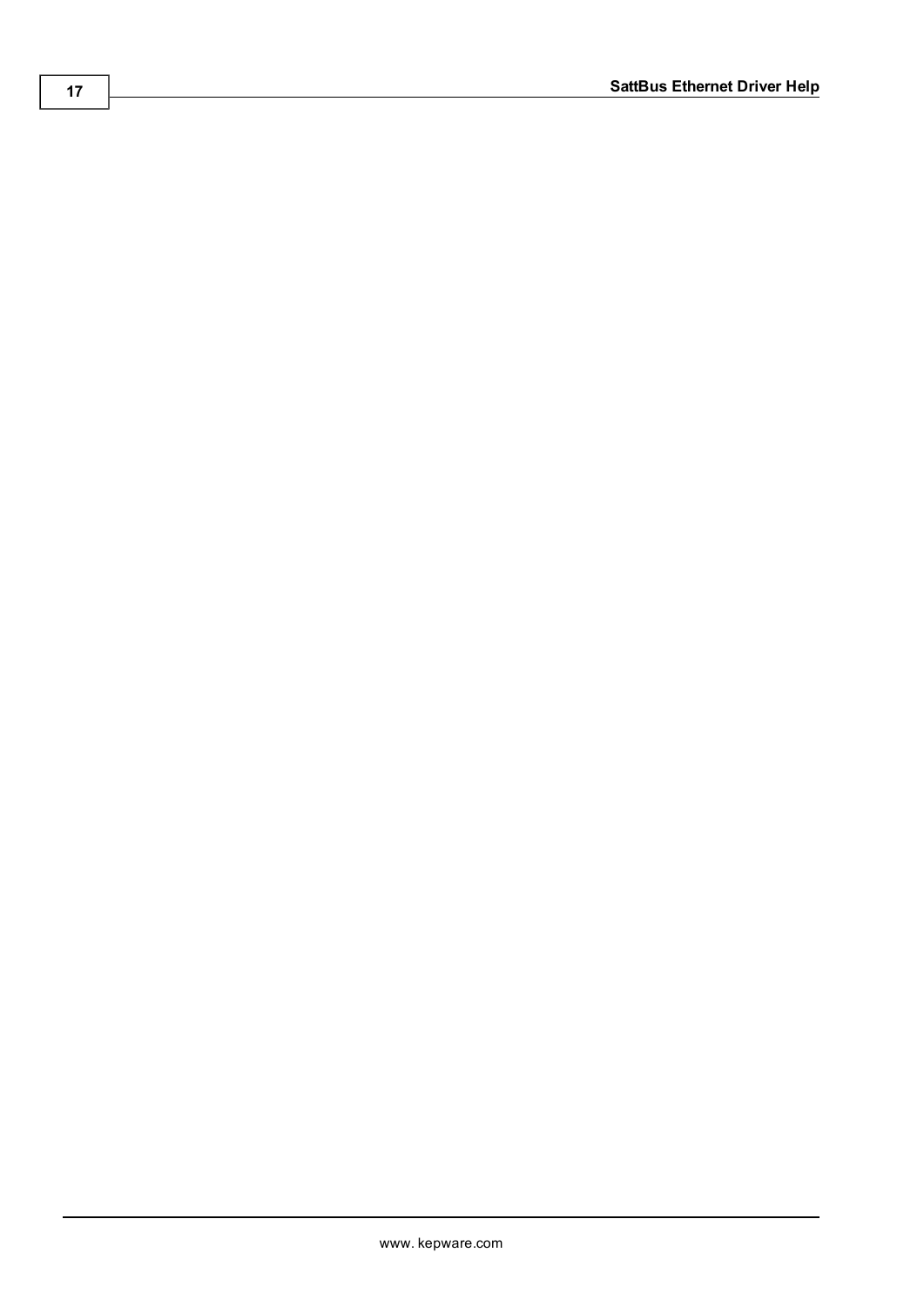# <span id="page-17-0"></span>**Index**

# **A**

| Address Descriptions……………………………………………………………………………………… 12                            |  |
|-------------------------------------------------------------------------------------|--|
|                                                                                     |  |
|                                                                                     |  |
| Array support is not available for the specified address: ' <address>' 14</address> |  |

# **B**

# **C**

# **D**

| Device address ' <address>' is not supported by model '<model name="">.' 15</model></address> |  |
|-----------------------------------------------------------------------------------------------|--|
|                                                                                               |  |
|                                                                                               |  |
|                                                                                               |  |
|                                                                                               |  |
|                                                                                               |  |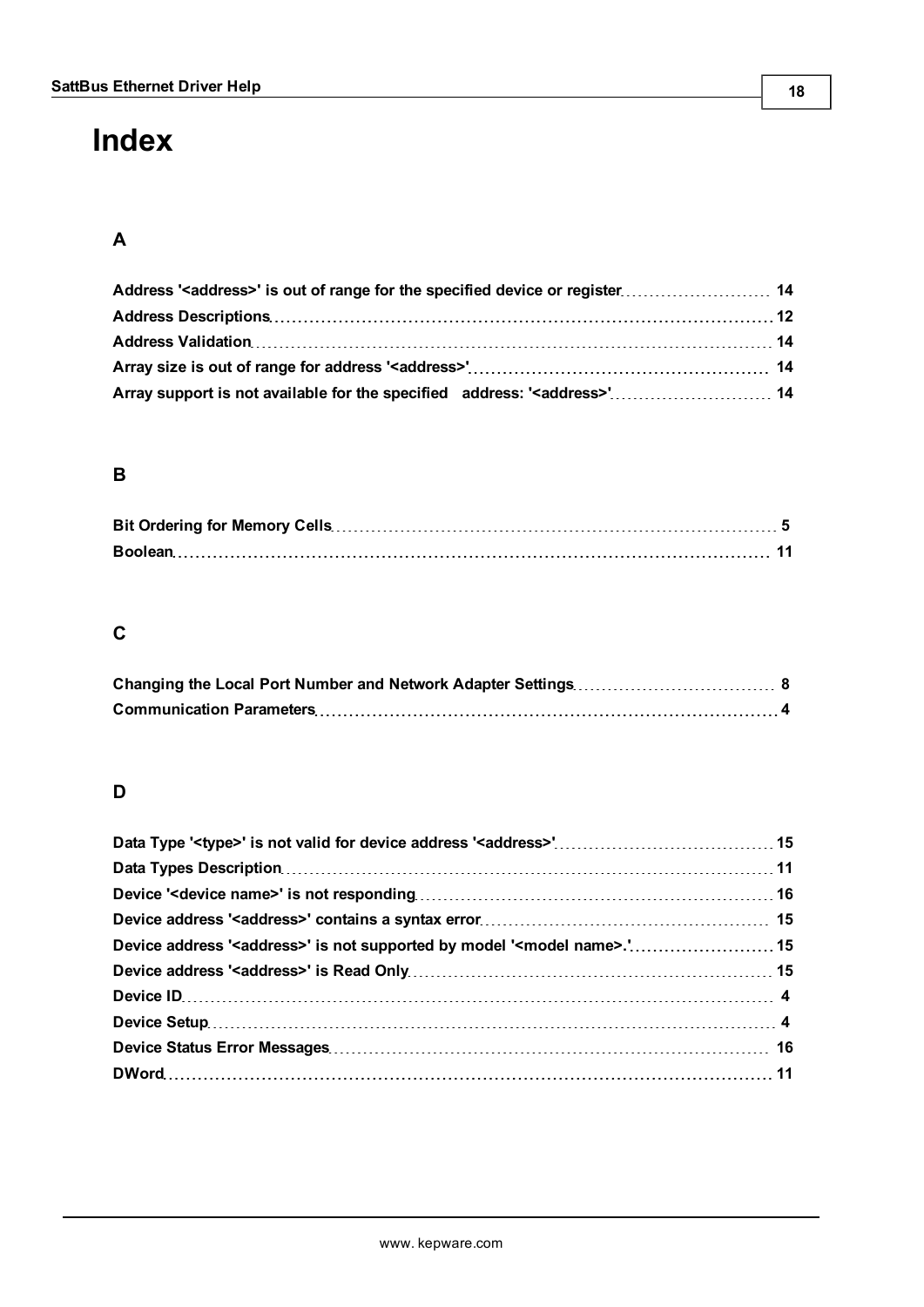# **E**

| H |    |
|---|----|
|   | 3  |
|   |    |
|   | 11 |
| M |    |
|   | 15 |

# **O**

# **S**

| Short |  |
|-------|--|

# **U**

| Unable to bind to adapter: ' <adapter name="">' for device '<device name="">'. Connection failed . 16</device></adapter> |  |
|--------------------------------------------------------------------------------------------------------------------------|--|
|                                                                                                                          |  |